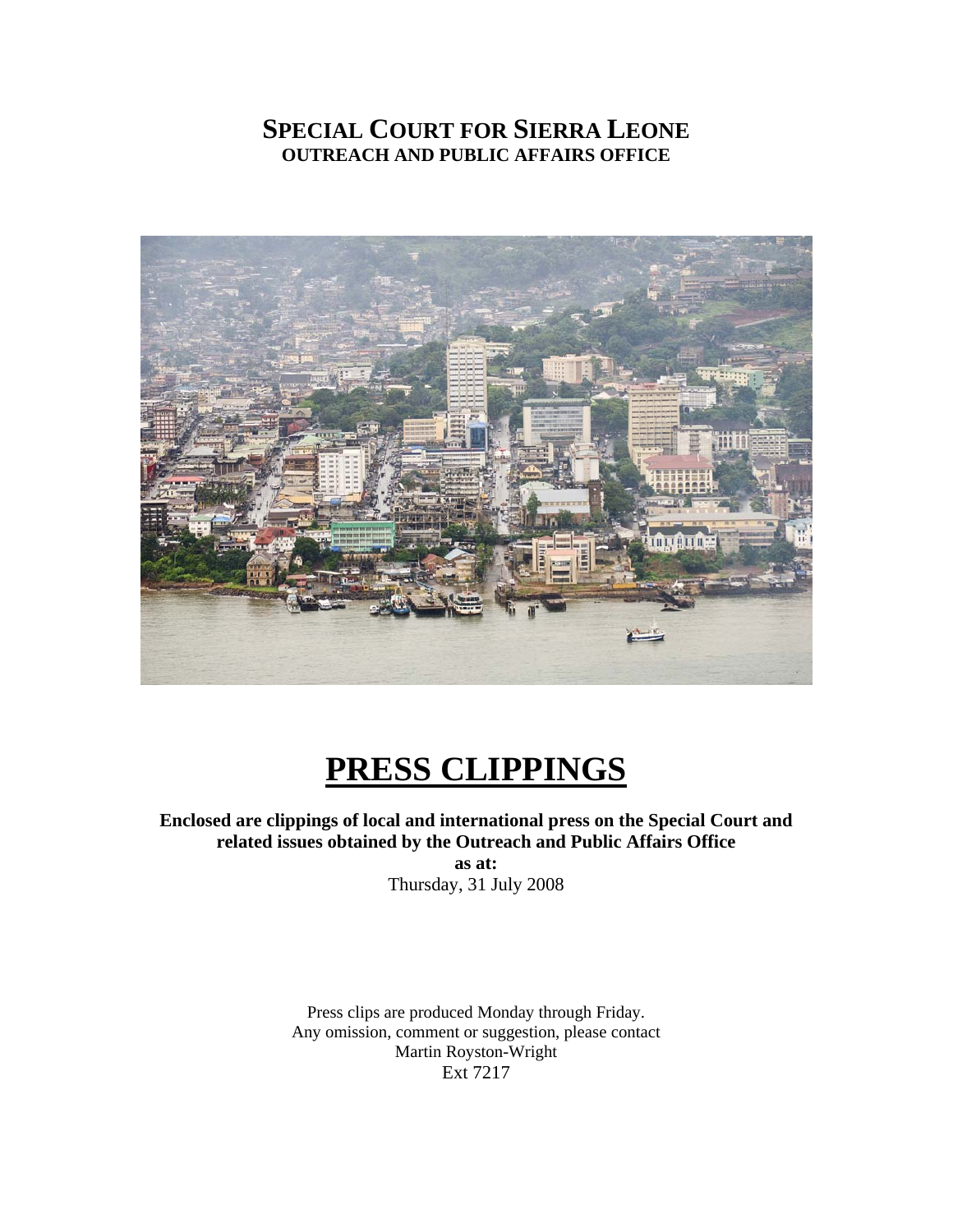| <b>Local News</b>                                                |           |
|------------------------------------------------------------------|-----------|
| Is International Justice the Enemy of Peace? / Standard Times    | Page 3    |
| <b>International News</b>                                        |           |
| UNMIL Public Information Office Complete Media Summaries / UNMIL | Pages 4-5 |
| Karadzic Set For First Court Appearance / CNN                    | Pages 6-7 |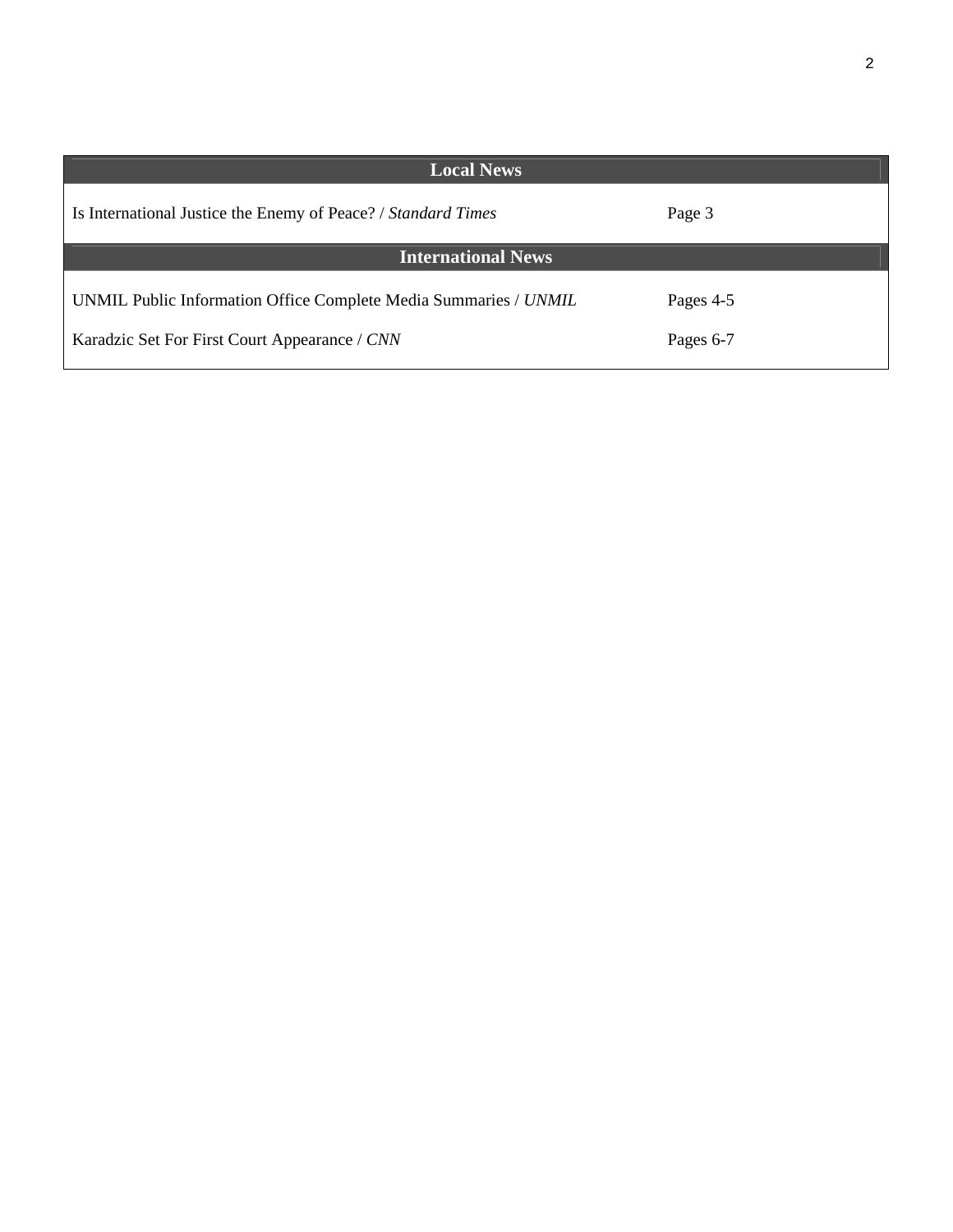### Standard Times Thursday, 31 July 2008

#### **ISSUES SPECIA**

BY PROJECT SYNDICATE t is only a little more than fifteen years ago that the first of the contemporary international courts was created to prosecute those who commit war crimes, crimes against humanity, and genocide. That court, the International Criminal Tribunal for the former Yugoslavia, may soon mete out justice to a new defendant, following the arrest in Belgrade of Radovan Karadzic wartime leader of Bosnia's Serbs.

Yet there is already a persistent theme in criticism of such tribunals: in their effort to do justice, they are obstructing achievement of a more important goal, peace. Such complaints have been expressed most vociferously when sitting heads of state are accused of crimes. The charges filed by the prosecutor of the International Criminal Court against Sudanese President Omar Hassan al-Bashir for crimes against humanity and genocide in Darfur are the latest example. Indeed, the denunciations of the justice process this time are more intense and more vehement than in the past.

The complaints were also loud in 1995, when the ICTY's prosecutor indicted Karadzic and his military chief, General Ratko Mladic, and even louder when they were indicted again later in the same year for the massacre at Srebrenica. The timing of that second indictment especially aroused critics, because it came just before the start of the Dayton peace conference. Because they faced arrest, Karadzic and Mladic did not go to Dayton.

But, as matters turned out. their absence did not hinder the parties from reaching an agreement. Indeed, it may have helped as the leaders of Bosnia, Croatia, and Yugoslavia negotiated an end to the war in Bosnia.

In 1999, the ICTY indicted Slobodan Milosevic, President of Yugoslavia, for crimes committed in Kosovo. Again, there were denunciations that focused on timing. NATO's intervention in Kosovo was underway, and critics claimed that prosecuting Milosevic made the tribunal an arm of NATO and would prevent a settlement. That prediction was wrong. Milosevic capitulated two weeks after he was indicted, and the war ended. The next sitting head of state

to be indicted was Liberian President Charles Taylor. Although the prosecutor for the Special Court for Sierra Leone indicted Taylor in March 2003 for his crimes in the war that had devastated that country, the indictment was not disclosed publicly until three months later. Again, timing was a principal factor in sparking outrage. The indictment was made public in June 2003, while Taylor was attending a peace conference in Ghana that was intended to settle the civil war in his own country.

As hosts of the conference. the Ghanaians were particularly incensed at being asked to make an arrest under such circumstances, and refused to do so. Though it is possible to sympathize with the Ghanaians, who were placed in a very awkward position, the indictment intensified demands for Taylor's removal. He fled into exile in August, effectively ending the war. Taylor is now be-

# **Is International Justice** the Enemy of Peace?

ing tried in The Hague, and, after two decades of horrendous conflict, Liberia is at peace and rebuilding under a democratic government.

We cannot rule out the possibility that doing justice in Darfur will make it more difficult to achieve peace there. Justice and peace are independent values. Each is immensely important in its own right. In the long run, doing justice seems a way to contribute to peace, but one cannot be sure that things will work out that way every time. On the basis of the record so far, however, some skepticism seems in order over the claim that justice will obstruct peace. After all, the conflict in Darfur has been underway for five and a half years. An estimated 300,000 people have been killed by forces ultimately controlled by al-Bashir, and an estimated

#### 2.7 million have been forcibly displaced. Just a week before the indictment, seven African Union and UN peacekeepers were killed and 22 injured during an ambush by well-armed militiamen. No peace settlement is under serious consideration. So what basis is there for suggesting that the indictment of al-Bashir is obstructing a settlement? What settlement is there to obstruct?

It should be noted that the Darfur case was referred to the ICC by the UN Security Council. The treaty establishing the ICC empowers the Security Council to delay a prosecution if this is needed to bring about a peace settlement. So critics of the indictment should at least be made to bear the burden of demonstrating to the Security Council that a peace settlement is likely if they wish

the Council to act.

The world embarked on the creation of international criminal tribunals a decade and a half ago in order to end the impunity with which heads of state and leaders of guerrilla groups commit atrocious crimes. As the arrest of Karadzic shows. that effort is gradually succeeding. The indictment of al-Bashir, who is as entitled to the presumption of innocence as any other defendant, is another important milestone on the long road that must be traveled to reach the goal that the world set for itself.

Aryeh Neier, the president of the Open Society Institute and a founder of Human Rights Watch, is the author most recently of Taking Liberties: Four Decades in the Struggle for Rights.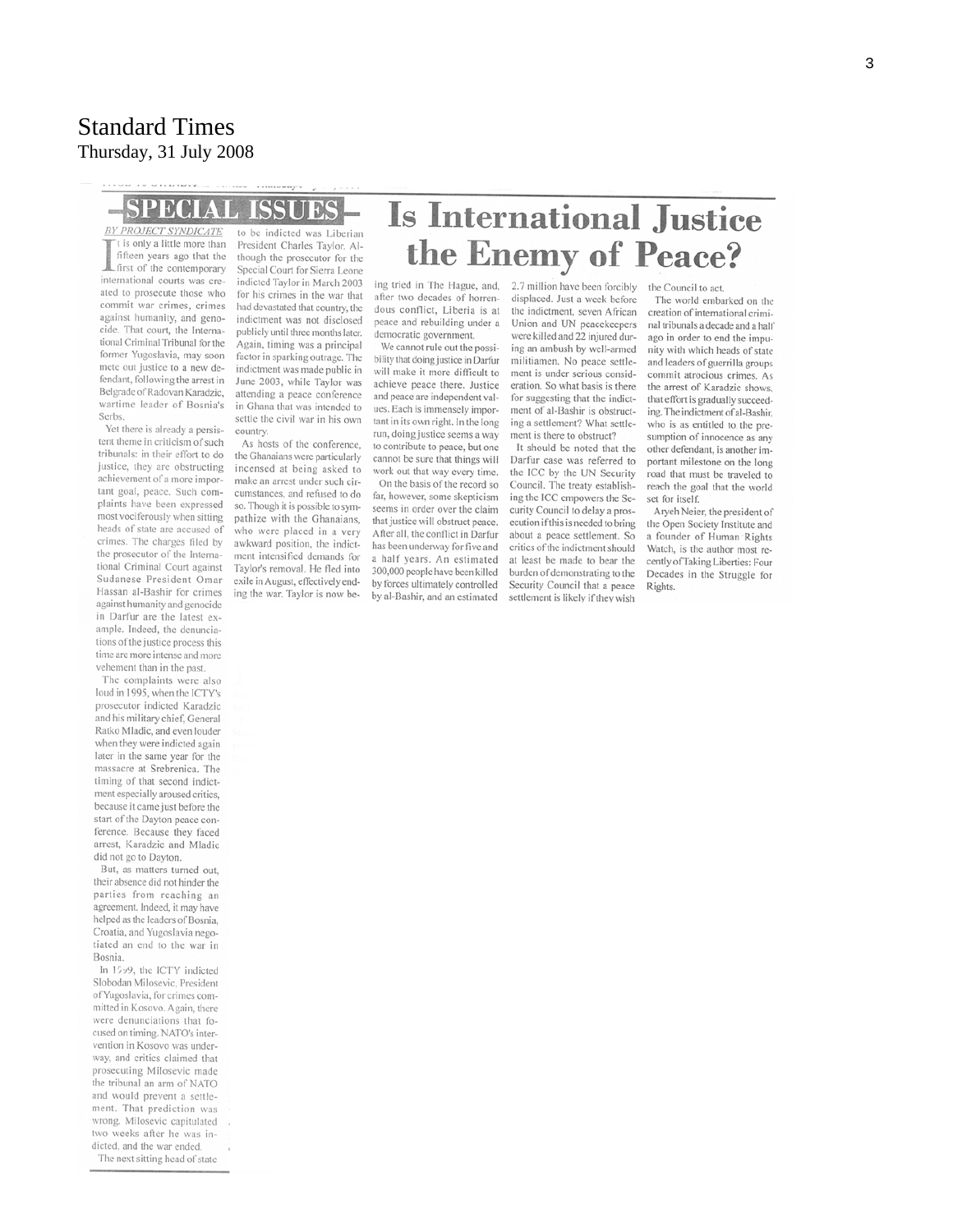

United Nations Mission in Liberia (UNMIL)

#### **UNMIL Public Information Office Complete Media Summaries 30 July 2008**

*[The media summaries and press clips do not necessarily represent the views of UNMIL.]* 

#### **Newspaper Summary**

(The News, New Democrat, The Informer, The Inquirer, Heritage, The Analyst, Public Agenda) **House Casts another "Vote of No Confidence" in Two Deputy Ministers** 

• The media reports that the House of Representatives has cast a "Vote of no Confidence" in Acting Finance Minister Tarnue Mawolo and Deputy Justice Minister Ceaineh Johnson. The House found them guilty of violating the investment incentive law of Liberia by affixing their signatures to the US\$150 million contract that awarded the Buchanan Renewable Energies (BRE) a 100 percent tax waiver. Appearing before the House yesterday, Minister Mawolo however differed that the contract was in violation of the Liberia incentive law. Minister Marwolo explained that the 150 million component of the document is the total investment the company is expected to undertake within the duration of the contract while the 3.4 million is the initial investment which is below 10 million and does not require legislative ratification. Last week, the House of Representatives cast a similar "Vote of no Confidence" in the Chairman of the National Investment Commission, Dr. Richard Tolbert. Meanwhile, President Sirleaf on Monday nullified the BRE contract stating that there were errors in the contract.

#### **Liberia, China Sign MOU…To Build Three Schools**

(The Analyst, Public Agenda, the News, The National Chronicle, The Informer and Heritage)

- The Governments of Liberia and China have signed a memorandum of understanding under which China will lead the construction of three schools in Montserrado and Bomi Counties. An Executive Mansion release says the agreement was signed Thursday by the Ministers of Finance, Public Works, Justice and Education on behalf of the Government of Liberia while Chinese Ambassador Zhou Yuxiao and the project's construction manager signed on behalf of the Chinese Government.
- In remarks following the signing ceremony, President Ellen Johnson Sirleaf reiterated Liberia's commitment to the Sino-Liberia partnership. The President hoped for mutual relationship between the two countries, in which Liberia will also offer China something tangible to further cement the relationship. For his part, Chinese Ambassador Zhou emphasized his government's commitment to completing programs earmarked by President Hu Jintao during the China Africa Forum in 2006

#### **Liberia Launches Demographic Health Survey Report**

(The Inquirer, National Chronicle, Heritage)

- Government in collaboration with development partners will today launch the 2007 demographic and health survey.
- According to the Liberia Institute of Statistics and Geo-Information Services (LISGIS), the report highlights the current fertility rate in the country.
- In a statement, LISGIS said the report will also provide the current child and maternal mortality rate as well as the prevalent rate of HIV/AIDs in the country.
- The survey was conducted by LISGIS, the Health Ministry and the National Aids and STI's Control Programme and was funded by the Government, USAID, UNFPA, UNICEF and UNDP.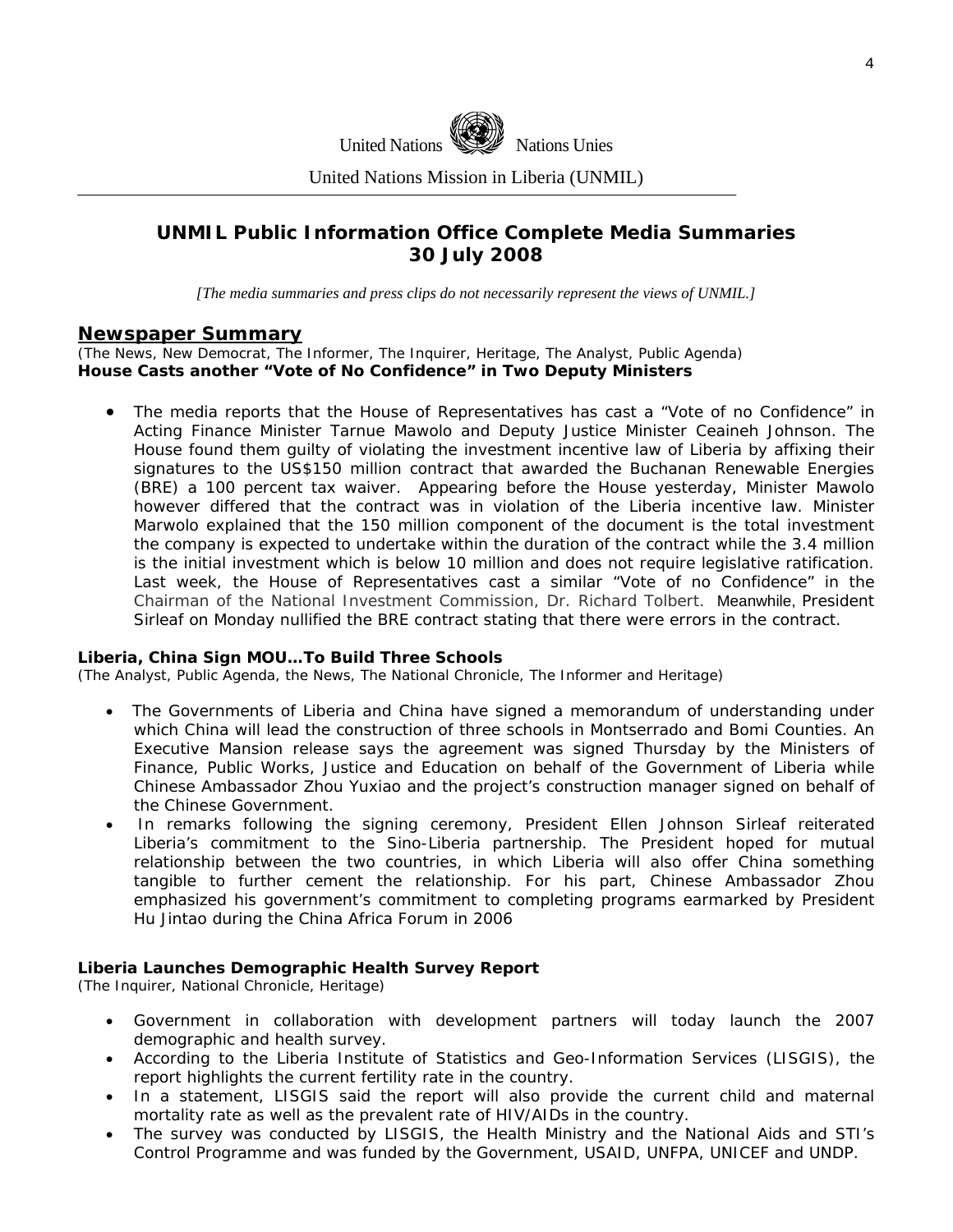## **Radio Summary**

#### **Star Radio** *(News culled today from website at 9:00 am)*

#### **President Sirleaf Addresses National Legislature**

- President Ellen Johnson Sirleaf is expected to address the joint session of the National Legislature today.
- The President's address comes a few days after the House of Representatives passed a "Vote of no Confidence" in the Chairman of the National Investment Commission, Richard Tolbert for what the Lower House termed as violating the investment incentive law.
- However, a statement issued by the House of Representatives said the President will brief the body on the result of the Liberia partnership forum held in Berlin, Germany.
- The session will also review a number of priority issue relative to the scrupulous implementation of the Poverty Reduction Strategy (PRS).

*(Also reported on Truth F.M. and ELBC)*

#### **Two Deputy Ministers Follow Tolbert with Vote of No Confidence"**

 *(Also reported on Truth F.M. and ELBC)*

#### **Government Launches 2007 Demographic Health Survey Report**

 *(Also reported on Truth F.M. and ELBC*

#### **U.S. Based Group Wants Reduction in Lawmakers' Salaries**

- The U.S. based Universal Human Rights International (UHRI) has called for a proportionate reduction in the salaries of Liberian lawmakers.
- The group argues that the salaries and benefit of lawmakers are not representative of the people they serve saying it must reflect the living standards of their constituencies.
- The UHRI proposed an amendment to the constitution for a part-time legislative act to reduce the salaries of lawmakers.

\*\*\*\*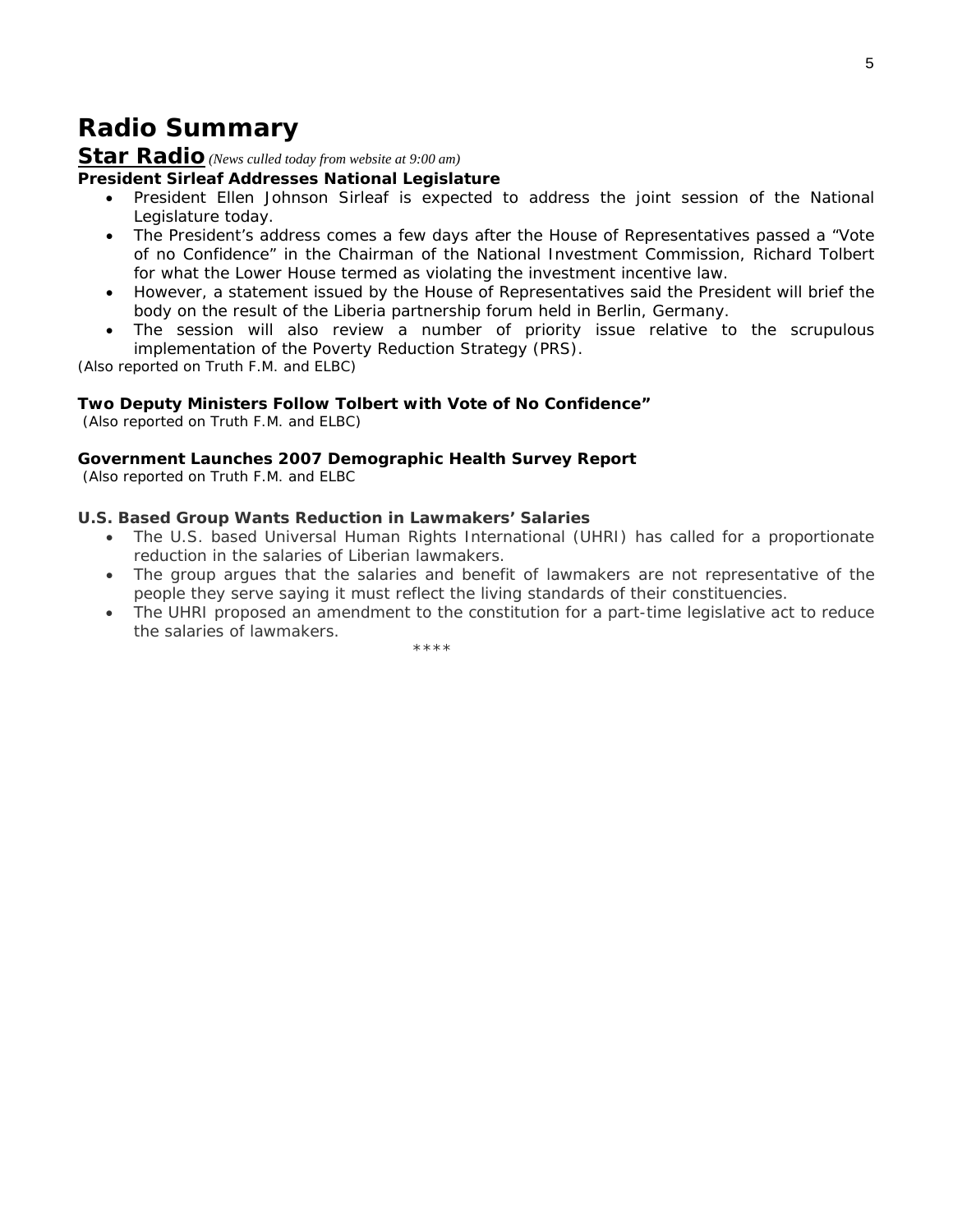### CNN Thursday, 31 July 2008

#### **Karadzic set for first court appearance**

THE HAGUE, Netherlands (CNN) -- Former Bosnian Serb leader Radovan Karadzic will make his first court appearance Thursday, more than 13 years after he was first indicted for war crimes, genocide, and crimes against humanity.

 Serbian newspaper Blic published the first post-arrest photograph of the 63-year old, which showed he had cut his hair and shaved off the beard that had helped disguise his identity for so long.

Karadzic arrived at The Hague on Wednesday morning following his extradition from Serbia.

Officials at the International Criminal Tribunal for the Former Yugoslavia (ICTY) said Karadzic will receive a medical check and be informed of the court's procedures and then go to the cell where he will stay during the trial. He will also be given a legal briefing that outlines his rights and options for defense.

The first indication of how Karadzic plans to plead will come at 4 p.m. (10 a.m. ET) Thursday, when Karadzic appears in court for the first time. He can enter a plea or defer a plea for as long as 30 days.

Chief Prosecutor Serge Brammertz said Karadzic's arrest last week after more than a decade on the run is important for the victims of his alleged crimes and for international justice.

"It clearly demonstrates that there is no alternative for the arrest of war criminals and that there can be no safe haven for fugitives," Brammertz said.

The tribunal has indicted Karadzic on 11 charges including genocide, crimes against humanity and war crimes, which Brammertz called "the most serious crimes under international law." Watch the chief prosecutor's statement »

The charges stem from the 1992-95 war in Bosnia-Herzegovina, when Karadzic was president of a breakaway Serb republic.

The tribunal accuses Karadzic of leading a campaign that killed thousands of men, women and children, mainly Bosnian Muslims and Bosnian Croats who were killed by Serbs as part of a violent effort to rid the region of non-Serbs.

Forces under Karadzic's command rounded up tens of thousands of non-Serbs and held them in camps where, an indictment says, the Serbian forces "tortured, mistreated, sexually assaulted and killed non-Serbs," the tribunal said Wednesday.

"The indictment also charges Karadzic with responsibility for a protracted campaign of shelling and sniping of civilian areas of Sarajevo, killing and wounding thousands of civilians, including children and the elderly," a tribunal statement said.

Serbian authorities arrested him July 21 in Belgrade, Serbia, after more than a decade on the run -- a time during which he disguised himself by growing a long white beard and mustache and re-invented himself as a practitioner of alternative medicine.